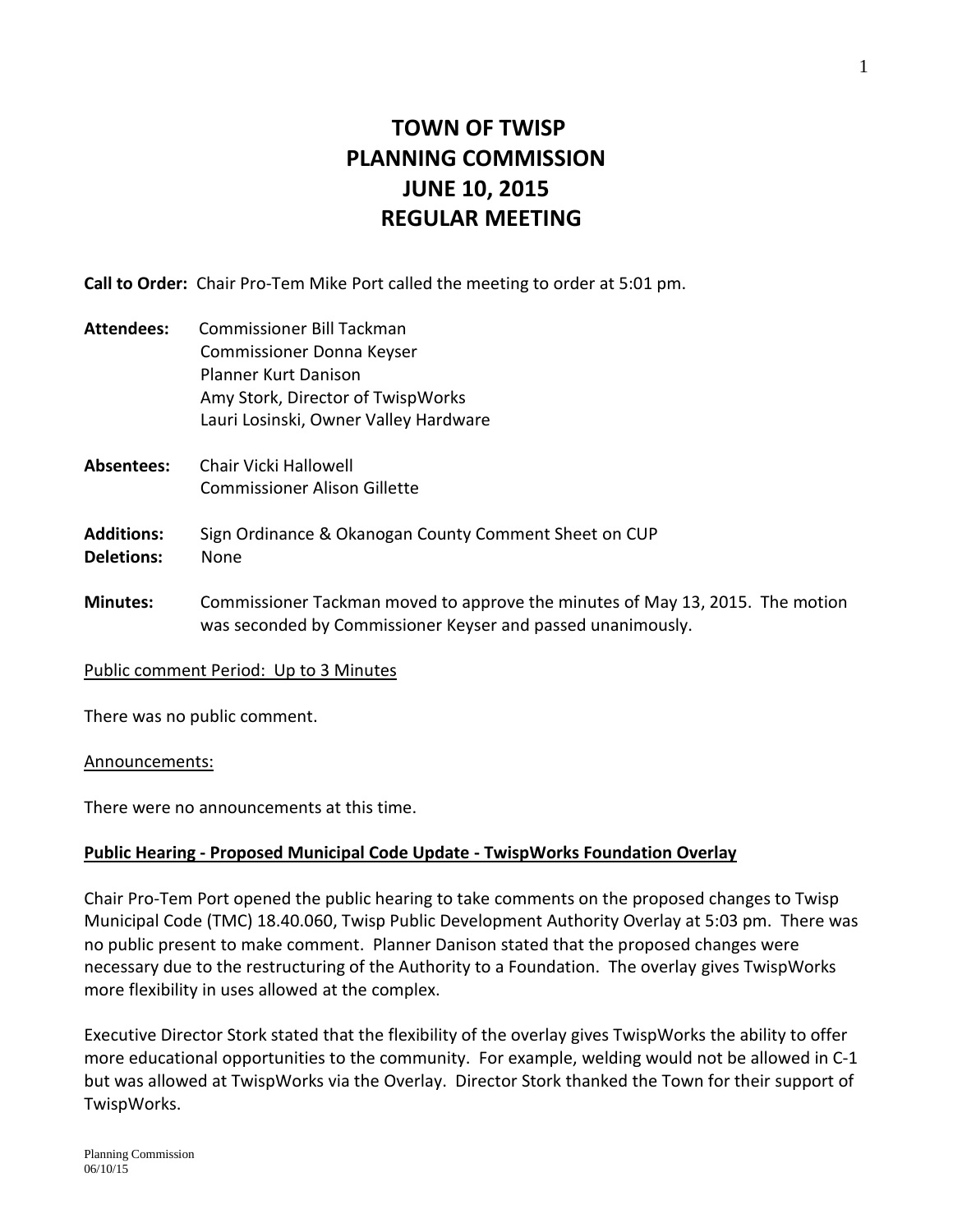## **Motion:**

Commissioner Keyser made the motion to recommend the Twisp Municipal Code 18.40.060 proposed changes to the Twisp Town Council as presented. The motion was seconded by Commissioner Tackman and passed unanimously.

## **Sign Ordinance**

Mrs. Losinski, co-owner of Valley Hardware submitted a letter and a signage story board of Twisp to the Commission. Mr. & Mrs. Losinski are requesting a change to the Sign Ordinance. They have purchased a reader board sign to use at their retail store and they did not realize that reader board signs were not allowed per TMC, Sign Ordinance, 15.20. She included other reader board signs that are in place in Twisp on her story board. It was noted by Planner Danison that certain reader boards were grandfathered in when the Sign Ordinance was approved.

Mrs. Losinski noted TMC 15.20.040 (10) which states that portable signs, except sandwich board signs (A-frame signs) as provided herein are prohibited. Also noted at the meeting (8) Signs with changeable copy, aka reader boards, with the exception of gasoline price signs are prohibited.

The Commissioners thanked Mrs. Losinski for her letter and request for change on the reader board issue.

## **Action: The Commissioners will study the issue and TMC 15.20 reader boards will be on the agenda for July.**

The Commissioners noted that any recommendations from the Planning Commissioners to change the Sign Ordinance would go to Council for approval.

The Commissioners and Planner Danison discussed the Loup Loup Ski Rental Shop's sign. Ron Mackie, owner of the Loup Loup Ski Rental Shop came to a Planning Commission meeting in January and discussed his prohibited reader board sign. Since then, Building Inspector Marc Straub has made contact with Mr. Mackie several times about the sign.

**Action: Planner Danison will ask Building Inspector Straub about the statue of that enforcement issue.** 

#### **Old/New Business**

#### **Okanogan County Notice of Application and Threshold SEPA Determination: Classic Towing LLC**

Classic Towing LLC is requesting of Okanogan County a Conditional Use Permit, on Parcel 6850080002. The parcel is in Twisp's Urban Growth Area and the Town received a notice of application and an opportunity to comment on the project.